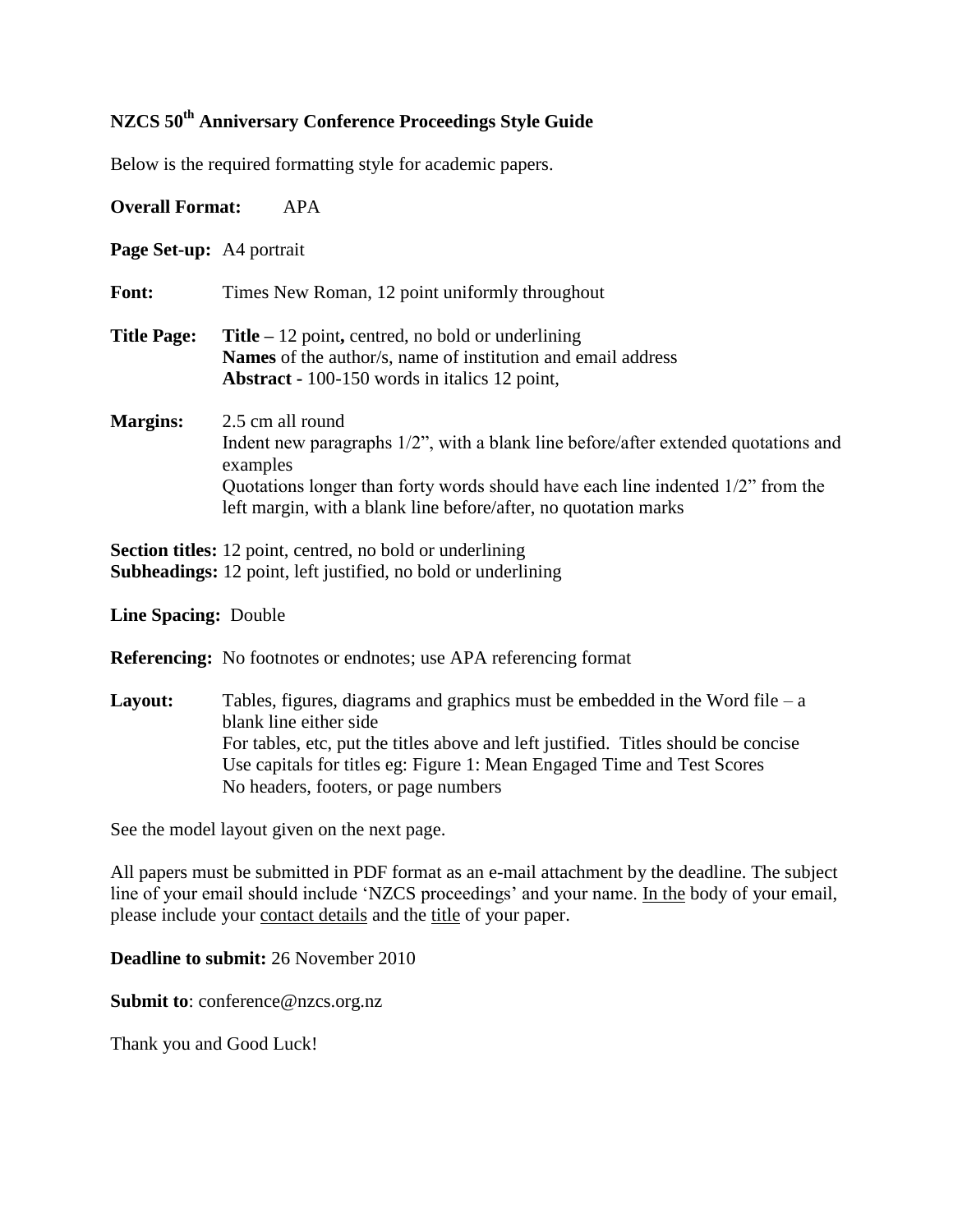# Title of your paper Your name and co-author's name Your institution Address Email:

#### Abstract

*Lorem ipsum dolor sit amet, consectetur adipisicing elit, sed do eiusmod tempor incididunt ut labore et dolore magna aliqua. Ut enim ad minim veniam, quis nostrud exercitation ullamco laboris nisi ut aliquip ex ea commodo consequat. Duis aute irure dolor in reprehenderit in voluptate velit esse cillum dolore eu fugiat nulla pariatur. Excepteur sint occaecat cupidatat non proident, sunt in culpa qui officia deserunt mollit anim id est laborum. Lorem ipsum dolor sit amet, consectetur adipisicing elit, sed do eiusmod tempor incididunt ut labore et dolore magna aliqua. Ut enim ad minim veniam, quis nostrud exercitation ullamco laboris nisi ut aliquip ex ea commodo consequat. 100 - 150 words in length.*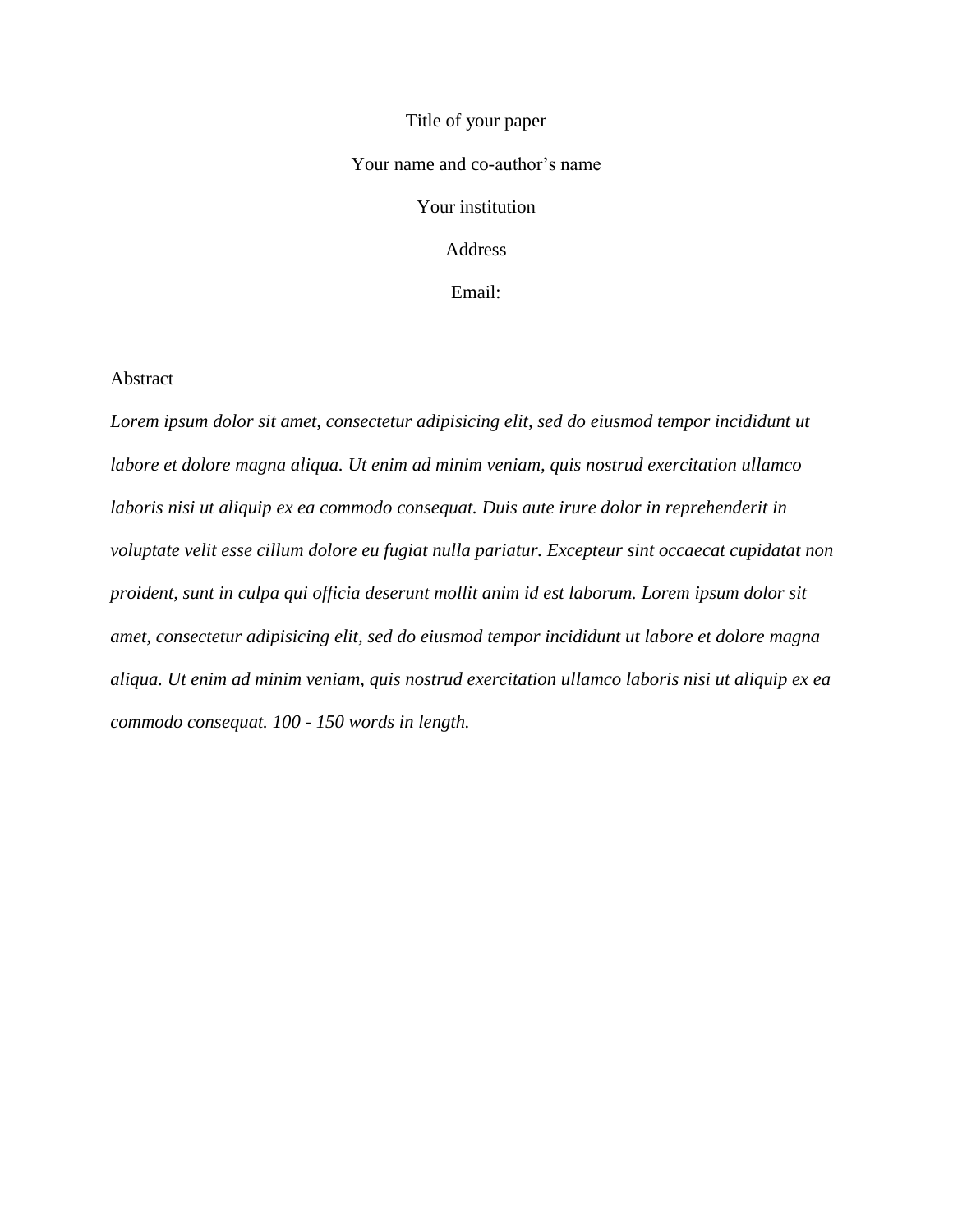#### Introduction

#### Rationale

Sub-headings (like Rationale) should be left-justified, while section titles (like Introduction) should be centered. Lorem ipsum dolor sit amet, consectetur adipisicing elit, sed do eiusmod tempor incididunt ut labore et dolore magna aliqua. Ut enim ad minim veniam, quis nostrud exercitation ullamco laboris nisi ut aliquip ex ea commodo consequat. Duis aute irure dolor in reprehenderit in voluptate velit esse cillum dolore eu fugiat nulla pariatur.

The paper is both left- and right-justified (ie full justification). Lorem ipsum dolor sit amet, consectetur adipisicing elit, sed do eiusmod tempor incididunt ut labore et dolore magna aliqua. Ut enim ad minim veniam, quis nostrud exercitation ullamco laboris nisi ut aliquip ex ea commodo consequat.

New paragraphs start  $\frac{1}{2}$ " from the left margin, by using the ruler above. However, this does not apply to paragraphs immediately after headings. Lorem ipsum dolor sit amet, consectetur adipisicing elit, sed do eiusmod tempor incididunt ut labore et dolore magna aliqua. Ut enim ad minim veniam, quis nostrud exercitation ullamco laboris nisi ut aliquip ex ea commodo consequat.

#### Methodology

Lorem ipsum dolor sit amet, consectetur adipisicing elit, sed do eiusmod tempor incididunt ut labore et dolore magna aliqua. Ut enim ad minim veniam, quis nostrud exercitation ullamco laboris nisi ut aliquip ex ea commodo consequat. Quotations that are longer than 40 words should be put in block format, as follows. Smith (2007, p.46) comments: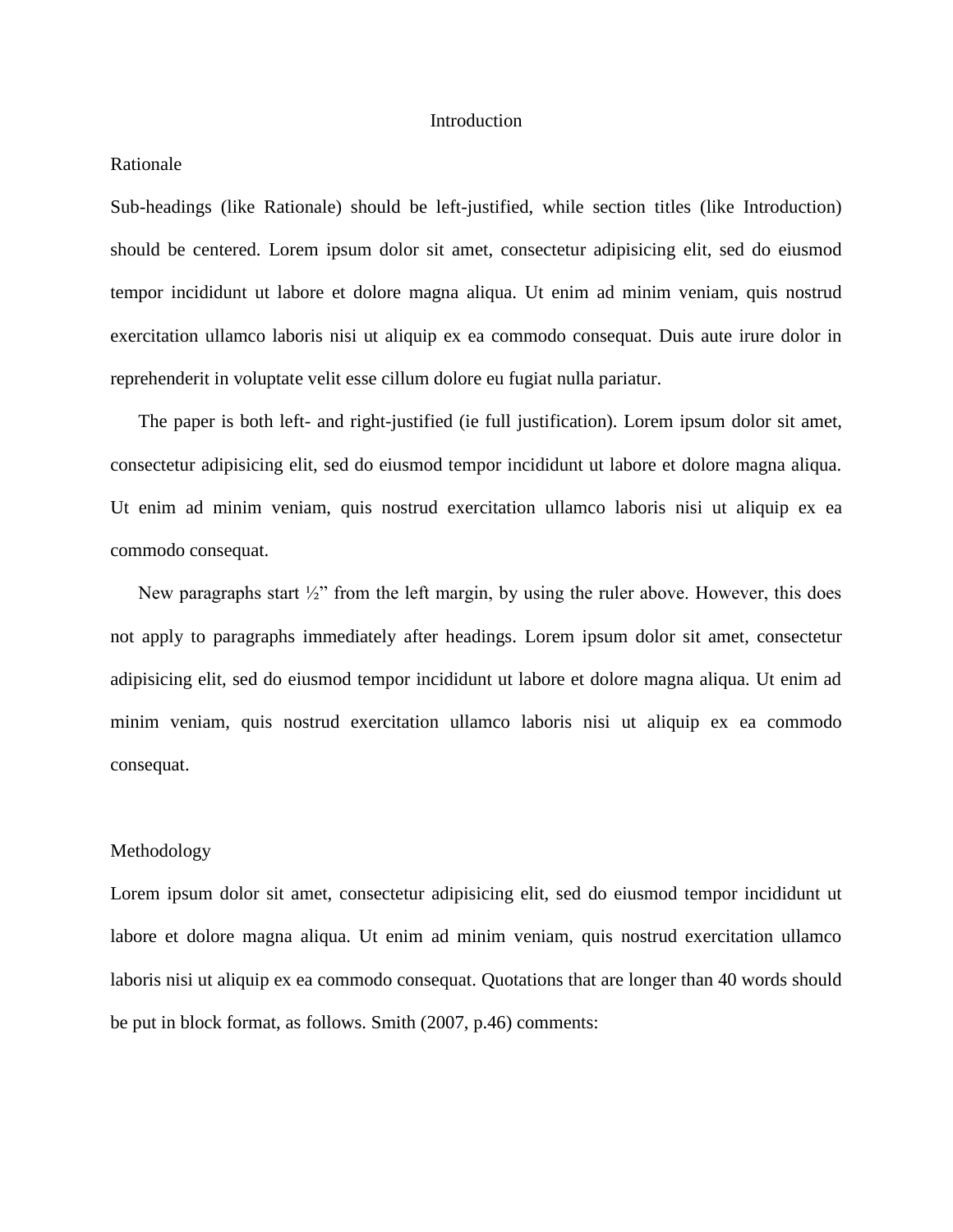Notice how (i) this extended quotation has no quotation marks, (ii) it has a blank line before it and after it, and (iii) the whole paragraph (not just the first line) is  $\frac{1}{2}$ " from the left margin, by using the ruler above. Lorem ipsum dolor sit amet, consectetur adipisicing elit.

Alternatively, you could do it like this.

Lorem ipsum dolor sit amet, consectetur adipisicing elit, sed do eiusmod tempor incididunt ut labore et dolore magna aliqua. Ut enim ad minim veniam, quis nostrud exercitation ullamco laboris nisi ut aliquip ex ea commodo consequat. Duis aute irure dolor in reprehenderit in voluptate velit esse cillum dolore eu fugiat nulla pariatur.

(Smith, 2007, p.46)

### Review of the literature

Do not use footnotes or endnotes. Instead, put the reference in the sentence. Lorem ipsum dolor sit amet, consectetur adipisicing elit, sed do eiusmod tempor incididunt ut labore et dolore magna aliqua (Brown, 2003).

Use APA format for references. If you are not sure of APA format, see [http://www.waikato.ac.nz/library/learning/g\\_apaguide.shtml](http://www.waikato.ac.nz/library/learning/g_apaguide.shtml)

If you include a table or other diagram, format it like this.